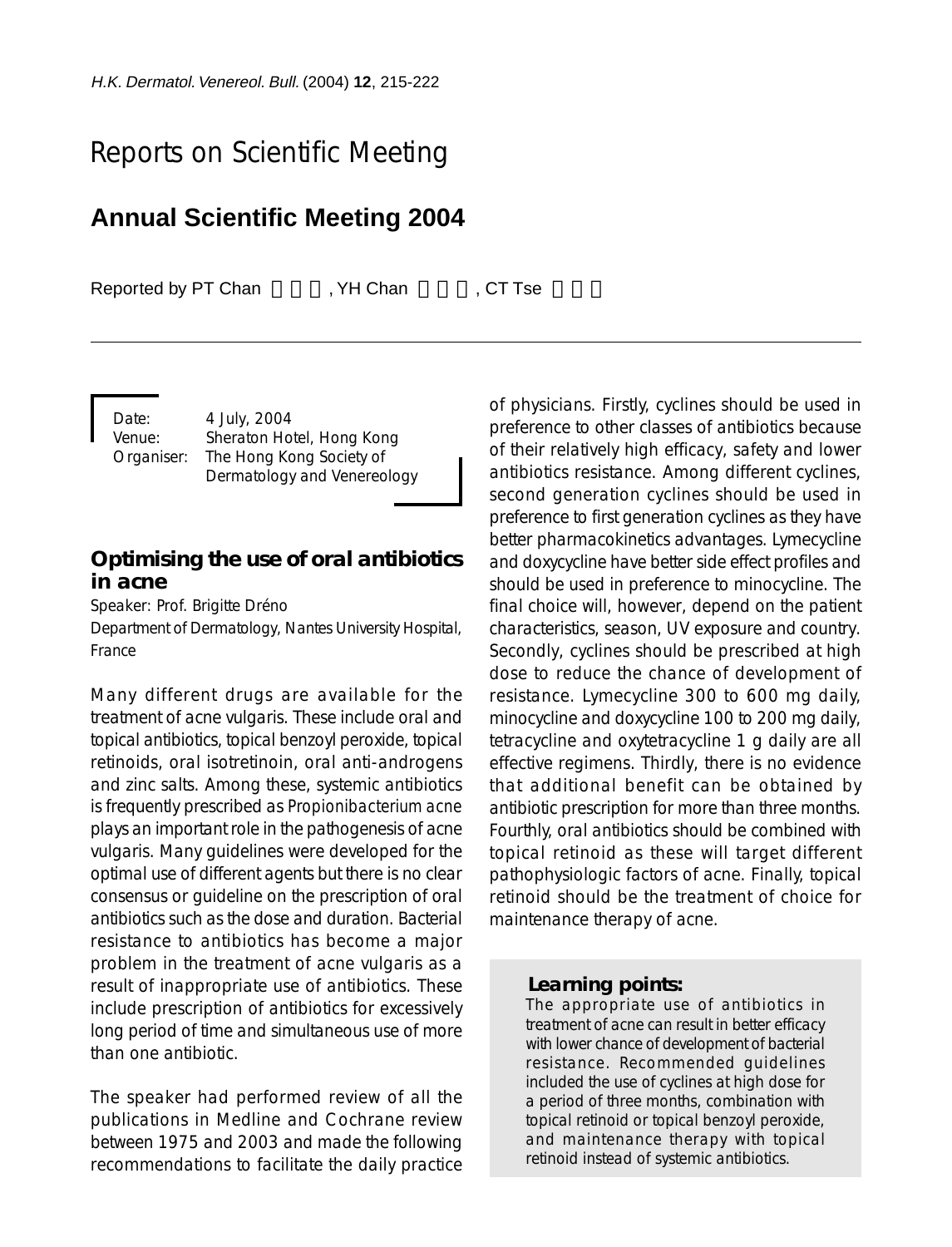## **Atopic dermatitis: from pathogenesis to prevention**

Speaker: Dr. Richard Langley

Assistant Professor, Division of Dermatology, Department of Medicine, Dalhousie University, Canada

Atopic dermatitis (AD) usually has its onset during the first six months of life. It is frequently the first manifestation of the 'atopic march', with up to 80% of children eventually developing asthma and allergic rhinitis. The exact aetiology of AD is unknown. Genetic, environmental, immunological and skin barrier factors seem to play important roles. The pathogenesis of AD involves the interplay between inflammatory cells such as T lymphocytes, Langerhans' cells, basophils, keratinocytes and inflammatory cytokines such as interleukin-4, 5, 13, 16, and histamine.

Based on the understanding of AD pathogenesis, novel treatment can be developed to inhibit key steps in such process. Calcineurin inhibitors such as pimecrolimus and tacrolimus can inhibit inflammatory cytokines in skin and can inhibit the anti-IgE-induced release of histamine from mast cells. There were studies which indicated that calcineurin inhibitors were effective in controlling acute AD. In addition, flare control and preventing the progression of the atopic march have become two important objectives in the long term management of AD. Pimecrolimus has been shown to prevent AD flare in up to 68% of paediatric patients. To determine whether 1% pimecrolimus cream can prevent the progression of the atopic march, a randomised, multicentre, double-blind, 3-year study with a further 3-year open-label extension, in 1100 infants is currently in progress.

The speaker also mentioned the possible use of topical immunomodulators in other skin disorders such as psoriasis, vitiligo, seborrhoeic dermatitis, perioral dermatitis, contact dermatitis, pyoderma gangrenosum, lichen planus, and graft-vs-host disease.

Newer biological agents which act on IgE and interleukin-5 are also being studied to determine their possible role in the management of AD.

### *Learning points:*

With the understanding of AD pathogenesis, new treatment modalities can be developed. Calcineurin inhibitors such as pimecrolimus are effective in treating acute AD and reducing AD flares. Further evidence is needed to determine whether it can prevent the progression of the 'atopic march'.

## **Autologous epidermal grafting for treating stable vitiligo: how I do it?**

Speaker: Dr. William YM Tang

Social Hygiene Service, Department of Health, Hong Kong

Vitiligo is an idiopathic depigmenting condition characterised histologically by loss of melanocytes in the affected area. Postulated pathogenesis of vitiligo includes autoimmune destruction of melanocytes, self-destruction of melanocytes by toxic metabolite accumulation, neural theory, defects in melanocyte growth factor and genetic susceptibility. Topical steroid and psoralen plus light therapy are effective for vitiligo but some patients fail to respond to these treatments. Autologous epidermal grafting is an alternative for a subgroup of refractory vitiligo patients. Careful case selection is important. The potential candidate should have stable vitiligo, i.e. stable in size, no new vitiligo lesion and no Koebner phenomenon for two years. He should also be motivated, mature, co-operative and the lesion site should be in an area of cosmetic concern. Prior consent has to be taken after full explanation of the procedure, including the risk of Koebnerisation. The process entails collection of the graft from the donor site, preparation of the recipient area, and finally placement of the graft onto the recipient site.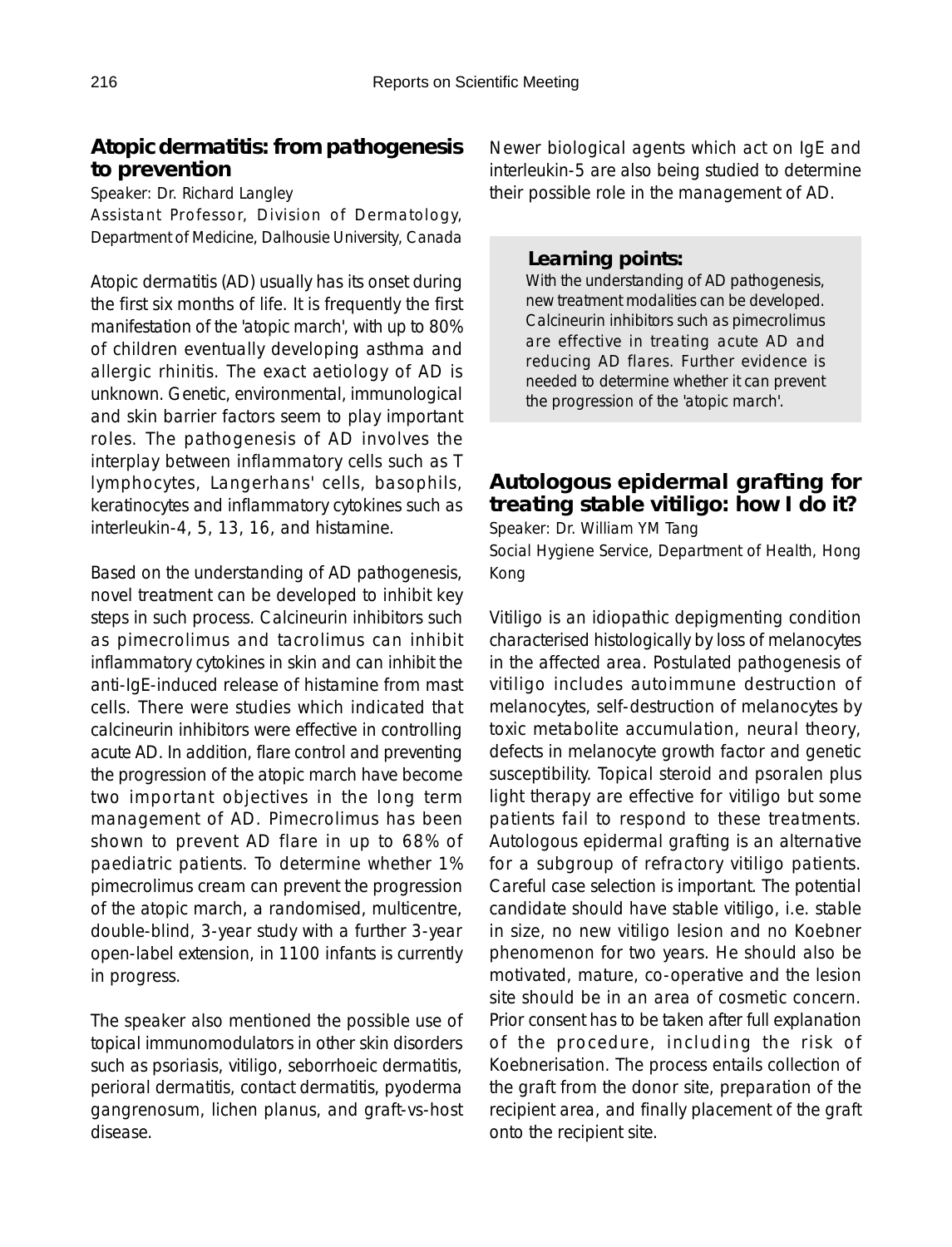Choice of donor site is important. It should be flat, non-hairy and preferably at areas with thin epidermis. One of the favourite sites is the inner arm. There are a number of ways in which skin graft can be collected, ranging from punch graft, split thickness skin graft to more sophisticated methods requiring laboratory support such as melanocyte culture and melanocyte-rich keratinocyte culture. The speaker employs suction to harvest epidermis from the donor site. Suction allows easy separation of the epidermis at the dermoepidermal junction without scar formation. A continuous negative suction pressure of 300 mmHg is generated by a machine and is applied to the donor area through suction cups. Wellformed blister can be collected after one to two hours. The roof of a blister is then harvested by using a curved fine scissor with care. Securing the epidermal graft onto a piece of fine gauze can facilitate further manipulation and transfer. The graft-gauze composite is transferred onto a platform. The graft is then spread meticulously to its greatest dimension and any fibrin clot, if present, is removed. The graft-gauze composite is then cut along the graft margin, leaving a small part of 'uncovered' gauze for handling. Before transfer of the skin graft, the epidermis of the recipient site should be removed. After preparation of the recipient site by topical EMLA application, hair removal and disinfection, the speaker uses manual diamond fraise dermabrasion to remove the epidermis. Abrasion can be stopped when the papillary dermis is reached and the prepared graft can then be transferred to the recipient site. Simple dressings for donor and recipient areas are adequate and the grafted areas should be immobilised in the first three days. Antibiotics and analgesics are usually not required. Pigmentation may continue to increase up to six months after grafting and hence adequate follow-up time should be allowed before one can decide on the need for repeating the procedure.

Suction-induced blister epidermal repigmentation is a safe procedure that can be of potential help to vitiligo cases not responding to conventional therapy. There are several disadvantages, including a long procedure time, small coverage area per treatment session, and achromatic fissures requiring further treatment. Further studies may optimise the methods and results of the procedure.

#### *Learning points:*

Autologous epidermal grafting can be used in vitiligo cases not responding to conventional treatment. Careful case selection is required to optimise the result. Potential cases should have stable vitiligo in an area of cosmetic concern and are motivated to comply with post-operative care.

### **Granuloma annulare: review of 31 cases and a case-control study of its association with diabetes mellitus**

Speaker: Dr. Po-Tak Chan

Social Hygiene Service, Department of Health, Hong Kong

A clinical study investigating the clinical features of granuloma annulare (GA) in Chinese patients and the association, if any, between GA and diabetes mellitus (DM), was carried out. It comprised a retrospective study of clinical features of GA and a case-control study of its association with DM. GA cases were identified by review of skin biopsy record of the Social Hygiene Service from 1st January 1990 to 31st July 2004. Three age and sex-matched controls were selected for each case. For cases and controls without any history of DM, fasting blood sugar was arranged after obtaining consent and the results were classified according to the criteria proposed in 1997 by the American Diabetes Association.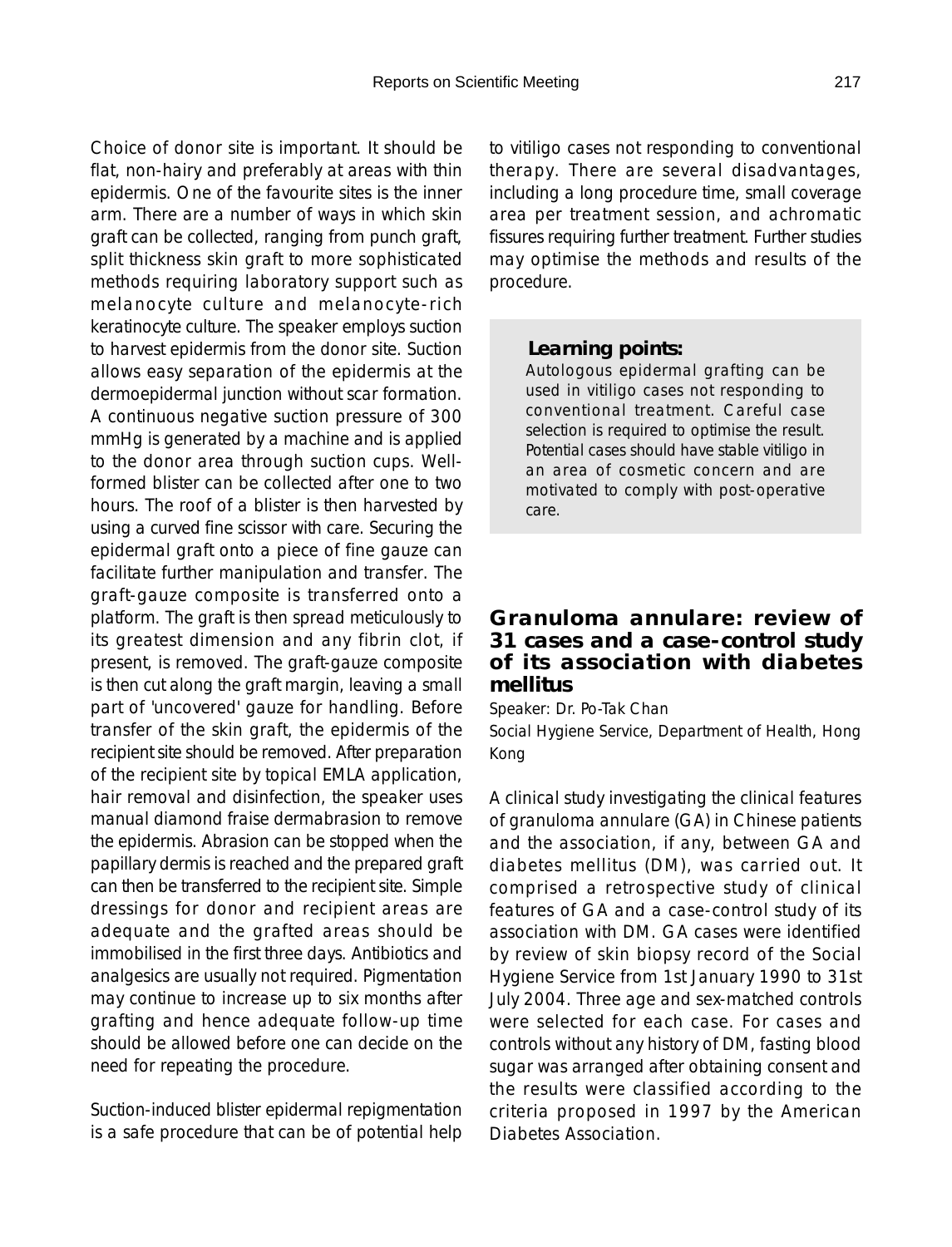A total of 31 GA patients agreed to participate in the study. They were most commonly of the localised subtype (67.8%), followed by the generalised subtype (25.8%). Subcutaneous and perforating GA each accounted for 3.2%. A bimodal age of onset was seen in both male and female GA cases and it ranged from two to 81 years. Age of onset in localised GA was significantly lower than that of the generalised subtype. A male-to-female ratio of 1.82:1 was observed. GA lesions were most commonly distributed over the distal extremities. The morphology ranged from predominantly annular, predominantly papular to mixed annular and papular in typical GA. Subcutaneous nodules were present in subcutaneous GA, whereas lesions of perforating GA were umbilicated papules. Except for a minority of patients who reported sunburn, topical herbs, common cold and summer season as aggravating factors, the majority of GA cases (90.3%) did not recall any factors that triggered the onset of lesions. Topical steroid was the most commonly prescribed treatment and 16 cases had complete remission after topical steroid. One case of generalised GA responded to a sixmonth course of oral isotretinoin. Dapsone had been tried in one case but it failed to clear the lesion and in that case, complete remission was finally achieved by topical and intralesional steroid. The median time for first complete remission of GA lesions was 43 months. The time to first complete remission was not affected by GA types, DM status and age of onset. Of the remitted cases, 33.3% had relapsed after a median time of 9.5 months.

DM was present in 23% of GA cases. In generalised GA, the prevalence of DM was 50% as compared with that of 15% in localised GA. Because of the difficulty in recruiting enough controls, only 22 GA cases were included in the case-control study. This study did not find a significant association between GA and DM. Subgroup comparison of generalised and localised GA with their respective controls also failed to demonstrate a significant DM association.

#### *Learning points:*

The majority of GA cases are of the localised subtype. There is no association between GA and DM in the present study.

#### **The impact of environmental factors on skin and related skincare**

Speaker: Dr. Tilmann Reuther Division of Cosmetic Sciences, Department of Chemistry, University of Hamburg, Germany

Ultraviolet (UV) irradiation is the major risk factor for skin ageing. UVA, in particular, penetrates into the dermis and generates free radicals which subsequently degrade collagen fibres and damage elastic tissues.

Another environmental risk factor for skin ageing is cigarette smoking. Either direct (inhalational) or indirect (skin) exposure to cigarette smoke can increase skin surface pH that subsequently alter the physiologic function of stratum corneum. Apart from decreasing elastin (by enhancing matrix metalloproteinase-1), cigarette smoke reduces the biosynthesis of collagen in the dermis.

Air pollution can speed up ageing process. Important pollutants are ozone  $(O_2)$ , nitrogen dioxide (NO $_2^{}$ ) and sulphur dioxide (SO $_2^{}$ ). Exposure to ozone depletes antioxidant, oxidizes lipids and proteins within the stratum corneum, proliferates cell nuclear antigen, induces heme oxygenase 1 and cyclooxygenase 2. Equally damaging, nitrogen dioxide reacts with cutaneous amines to form nitrosamines.

Although normal skin has an effective antioxidant system, the antioxidant capacity declines with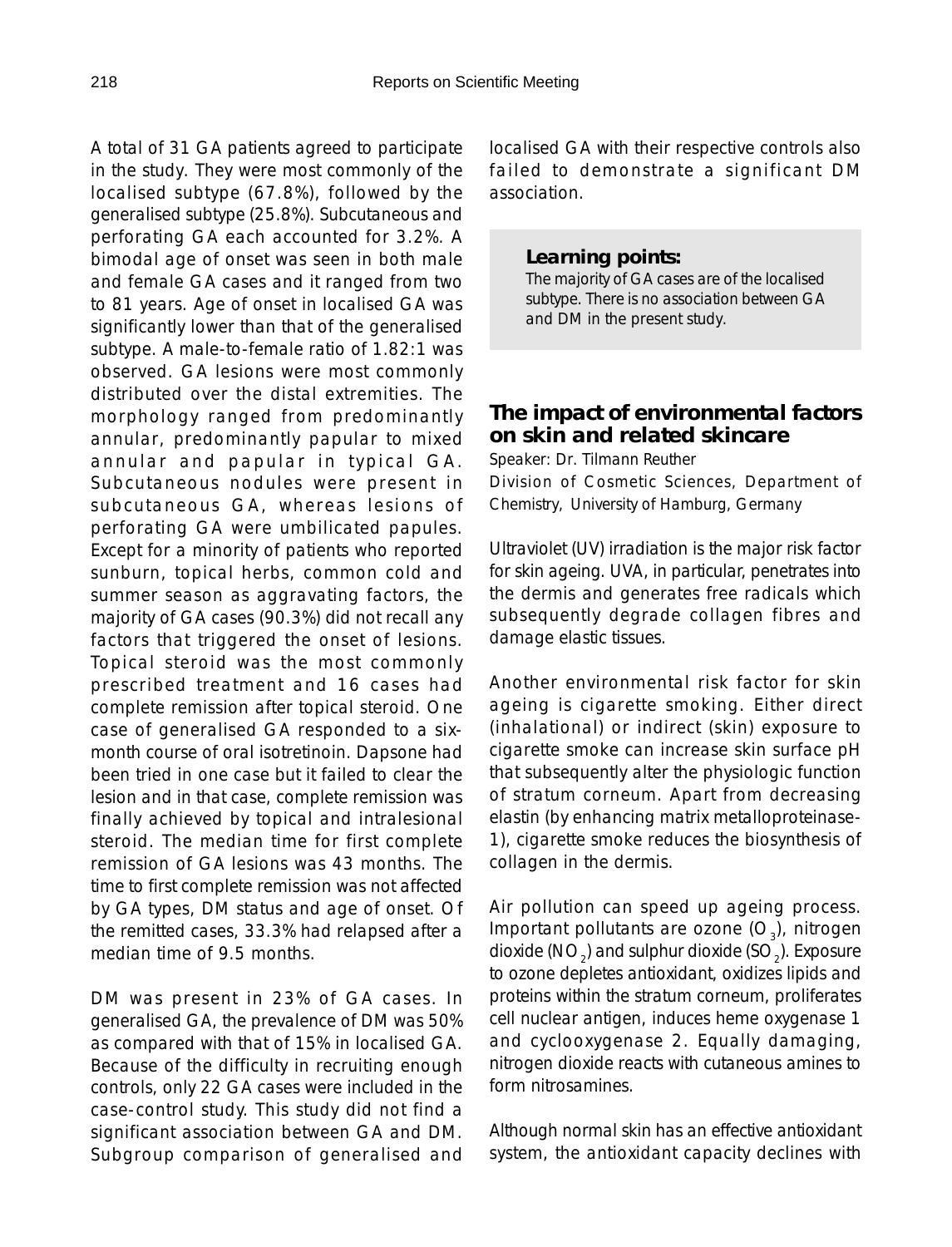increasing age. To prevent premature skin ageing, sunscreens and antioxidants are used. Examples of topical antioxidants are L-ascorbic acid (vitamin C), alpha-tocopherol (vitamin E), coenzyme Q10 and flavonoids. Nevertheless, to be effective, they have to be applied at a sufficient concentration, stable in the formulation, and readily absorbed into the skin.

#### *Learning points:*

A combination of broad spectrum sunscreens and antioxidants can help preventing premature skin aging. The concentration, stability and ease of absorption of the topical oxidant in the formulation will affect its protective effect.

## **Laser in dermatological surgical treatment of skin diseases**

Speaker: Taro Kono

Chief of Laser Unit, Department of Plastic and Reconstructive Surgery, Tokyo Women's Medical University, Japan

The theory of selective photothermolysis by Dr. Anderson and Dr. Parrish has made it possible to develop short-pulsed, pigment-specific lasers in the treatment of a wide variety of pigmentary skin diseases with a high degree of tissue selectivity and a low risk of post-operative complications. Lasers have been used in the treatment of vascular lesions, hair removal and pigmented lesions.

Long pulsed vascular lasers have several advantages. Firstly, a wavelength of 595 nm is well absorbed by haemoglobin but is less absorbed by melanin. It also has a greater depth of penetration. Secondly, a pulse duration ranging from 1.5 to 40 msec covers the thermal relaxation time of small to large vessels. In conjunction with cryogen spray cooling, long pulsed vascular lasers can be safely used at a higher fluence in the treatment of vascular lesions. They have been used

in the therapy of portwine stain, infantile haemangioma, telangiectasia and leg veins. The speaker reports further improvement with long pulsed vascular lasers in cases of residual portwine stain that have already been treated by traditional lasers. In infantile haemangiomas, the use of long pulsed dye lasers together with cooling devices clears lesion significantly faster than traditional vascular lasers. Although hypopigmentation and hyperpigmentation can occur after the procedure, scarring is absent. Long pulsed vascular lasers with cooling device have also been used in the therapy of leg veins. Side effect of the procedure includes hyperpigmentation, but no hypopigmentation or scarring is observed. However, one must note that the procedure is only suitable for small and superficial leg veins. For larger and deep leg veins, surgery or sclerotherapy should be considered.

Q-switched (QS) Ruby, QS Alexandrite and QS 1064 nm Nd:YAG lasers have been used for the treatment of naevus of Ota. In a study on the use of QS Ruby laser in two different age groups (adults and children), the children group had an excellent result in fewer sessions and a lower complication rate than the adult group. But it is also reported that pigmentation of naevus of Ota may recur after complete clearance by laser treatment. Hence the advantages and disadvantages of treating naevus of Ota in early childhood should be discussed with the parents before therapy is given.

In the treatment of naevomelanocytic naevi, a combined laser approach is suggested. Firstly normal mode ruby laser is used to remove the epidermis and in doing so, a greater degree of penetration can be achieved by the second laser, QS Ruby, aiming at nests of melanocytes deeper down in the dermis. The combined laser approach works best for naevi with most of the melanocytes distributed in the superficial dermis. Long term follow-up to look for recurrence and malignant change is also an important aspect in management. Laser has been useful in removal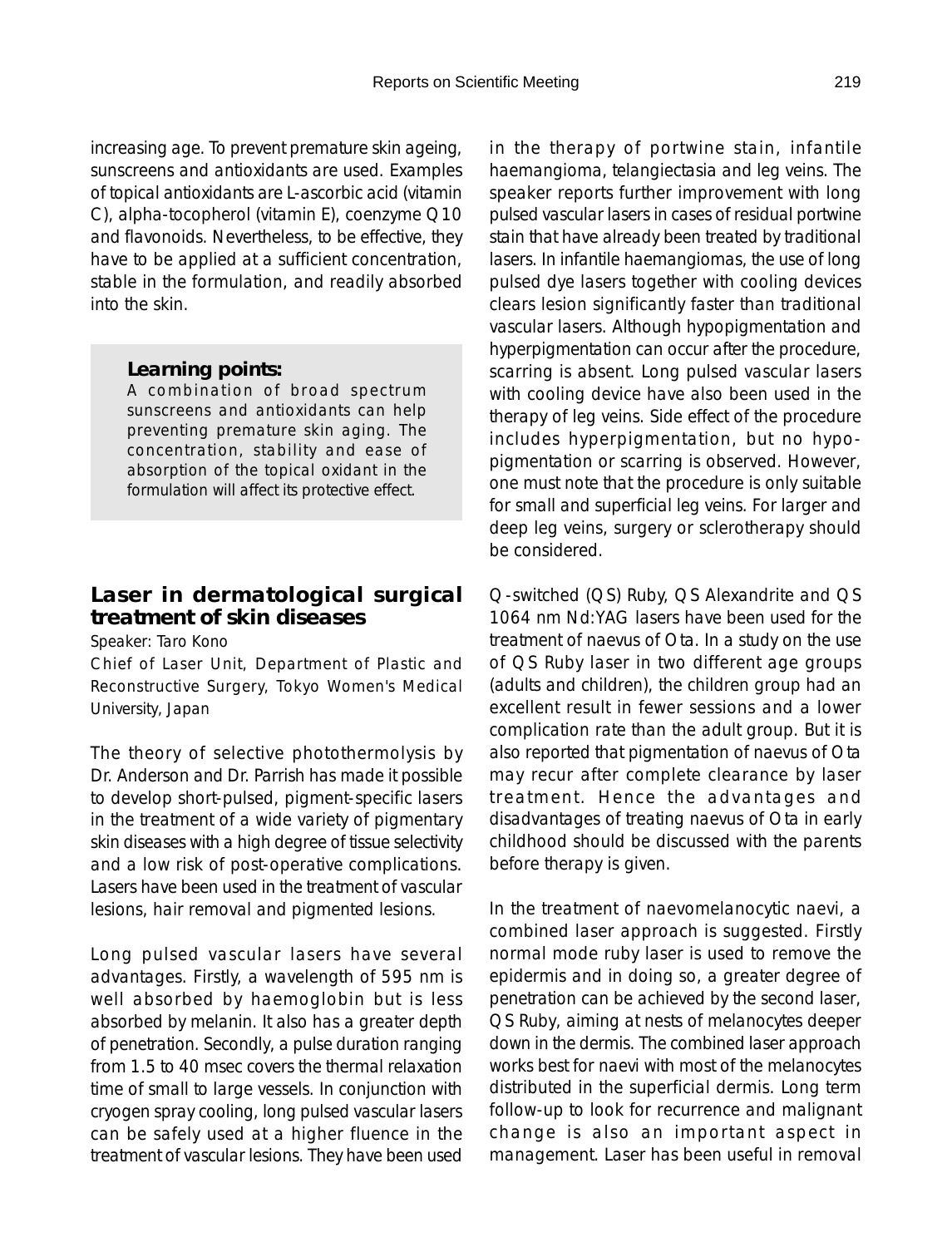of some but not all tattoos. Multiple laser machines are required if the tattoo has different colours.

A number of lasers can be used in the treatment of lentigines, which are epidermal pigmented lesions. A study has been performed to look into the difference between QS 532 nm Nd:YAG laser and long pulse 532 nm Nd:YAG laser in the treatment of lentigines. Long pulse laser works through its photothermal effect, whereas QS laser has both photothermal and photomechanical effects on the target chromophore. It is observed that long pulse laser has a lower risk of postinflammatory hyperpigmentation and hence the photomechanical effect of QS laser may be undesirable in the treatment of lentigines. The main concern regarding the use of long pulse laser is the potential of thermal diffusion from the epidermis to the dermis and thereby increasing in risk of scar formation. To prevent such complication, the pulse duration should be shorter than the thermal relaxation time of the epidermal basal layer.

#### *Learning points:*

Selection of appropriate lasers is important in the management of pigmentary skin diseases. Further improvement in outcome can be achieved by refinement of laser characteristics and cooling devices.

## **Recent update in sexually transmitted infections**

Speaker: Dr Michael KT Chan

Special Preventive Programme, Centre for Health Protection, Department of Health, Hong Kong

Sexually transmitted infections (STI) are major health problems worldwide. Apart from being a substantial burden to the community, they facilitate HIV transmission. The speaker updated the management of various STI.

Molecular testing of *Treponema pallidum* gene sequence has been promising. Based on the fact that each *T. pallidum* strain carries a unique tprK gene sequence, this molecular technique can differentiate relapse from reinfection. Relapse is more likely if the gene sequences of two consecutive infections are similar. Azithromycin is a new alternative treatment for syphilis. A single oral dose of azithromycin is a cost-effective treatment for incubating syphilis, when the standard intramuscular therapy is not feasible. However, it should be used with caution in HIVinfected persons. Single dose azithromycin is also used as syphilis prophylaxis for men who have sex with men (either incarcerated or in the community) or core transmitters of STI.

Based on the type-specific glycoprotein G2, herpes simplex type-specific antibody assay has high sensitivity (80-98%) and specificity (>98%). This assay is used as a behavioural surrogate marker or to diagnose unrecognised herpes simplex infection.

The use of nucleic acid amplication tests (NAAT) becomes the modern paradigm for confirming infection of Neisseria gonorrhoeae or *chlamydia trachomatis*. In suspected gonorrhoea infection, the genital secretion is used for DNA hybridisation and polymerase chain reaction (PCR) while the urine specimen is used for ligase chain reaction (LCR). Similarly, nuclei acid hybridisation, PCR and LCR are used to confirm *chlamydia trachomatis* infection. Although the sensitivity of these tests varies from 50% to 95%, the specificity is as high as 95-99%.

### *Learning points:*

Recent advances in the testing, treatment and prevention of STI give health care providers better opportunities in delivering quality care to their patients.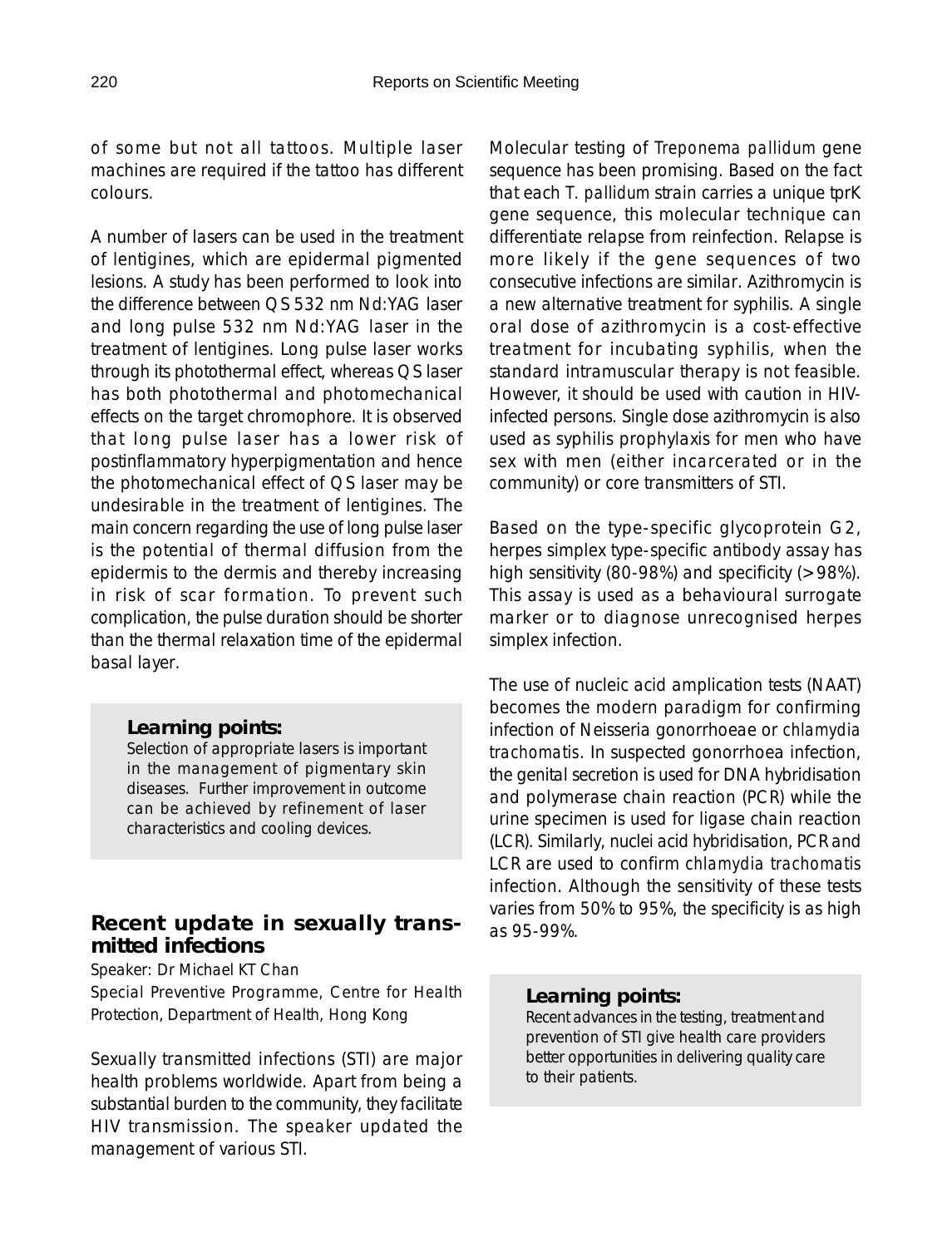### **Radiofrequency, light-emitted diode, fractional resurfacing and laser/light source for fat reduction**

Speaker: Dr. Henry HL Chan

Associate Professor and Chief of Dermatology University Department of Medicine, The University of Hong Kong, Hong Kong

Unipolar radiofrequency (RF) has recently been introduced for non-ablative skin rejunvenation in dark-skinned patients. Such technique involves passage of electric current into the tissue with cooling to protect the epidermis. Bulk heating is generated due to tissue resistance to the electric current. This then leads to collagen contraction and shrinkage. This application is now US FDA approved for the treatment of periorbital wrinkling and has been introduced in Hong Kong since November 2003. The speaker claimed good results were achieved with this technique in his study. Bipolar RF in combination with intense pulsed light (IPL) has also been used in skin rejunvenation and appears to be as effective as IPL in term of pigment reduction. However, there is a lack of data in supporting the use of such combination rather than IPL alone. In comparison to bipolar RF, unipolar RF can penetrate deeper than bipolar RF. Complications of RF treatment include burn, numbness, pigmentation, fat indentation and tissue irregularity. New treatment guidelines to reduce the chance of such complications have been developed. These included the use of multiple passes at lower energy setting, avoidance of fat pad, use of the vector approach, and adoption of immediate tissue tightening as end-point.

Laser tissue interaction can be photomechanical, photothermal, and photochemical. Photomodulation is the use of low energy laser to alter cellular function. Light-emitting diode (LED) laser is a recent development which was shown to be effective in offsetting acute sunburn. This finding suggests that LED may be beneficial in the reduction of postinflammatory hyperpigmentation after laser or IPL therapy.

Fractional resurfacing (FR) is a new technique which involves the use of a 1540 nm laser to create microscopic spots of thermal injury. Its aim is to obtain laser resurfacing result with minimal down time. No post-treatment bleaching agents and sun protection are needed. The problems with FR are pain during the procedure and post-treatment erythema and bronze discoloration. Only several dark-skinned patients were treated with this device. Preliminary data indicated that postinflammatory hyperpigmentation did not appear to be an issue. Further large-scale study looking at its use in the treatment of photoaging in darkskinned patients is necessary.

Laser and broad spectrum light source have been used to treat cellulite. Preliminary data suggested that they could increase localised metabolism of fat, reduce localised oedema and improve lymphatic drainage.

#### *Learning points:*

Radiofrequency, light-emitting diode laser, and fractional resurfacing are new techniques in the treatment of photoaging. Further large scale studies are needed to support their use in the Chinese population.